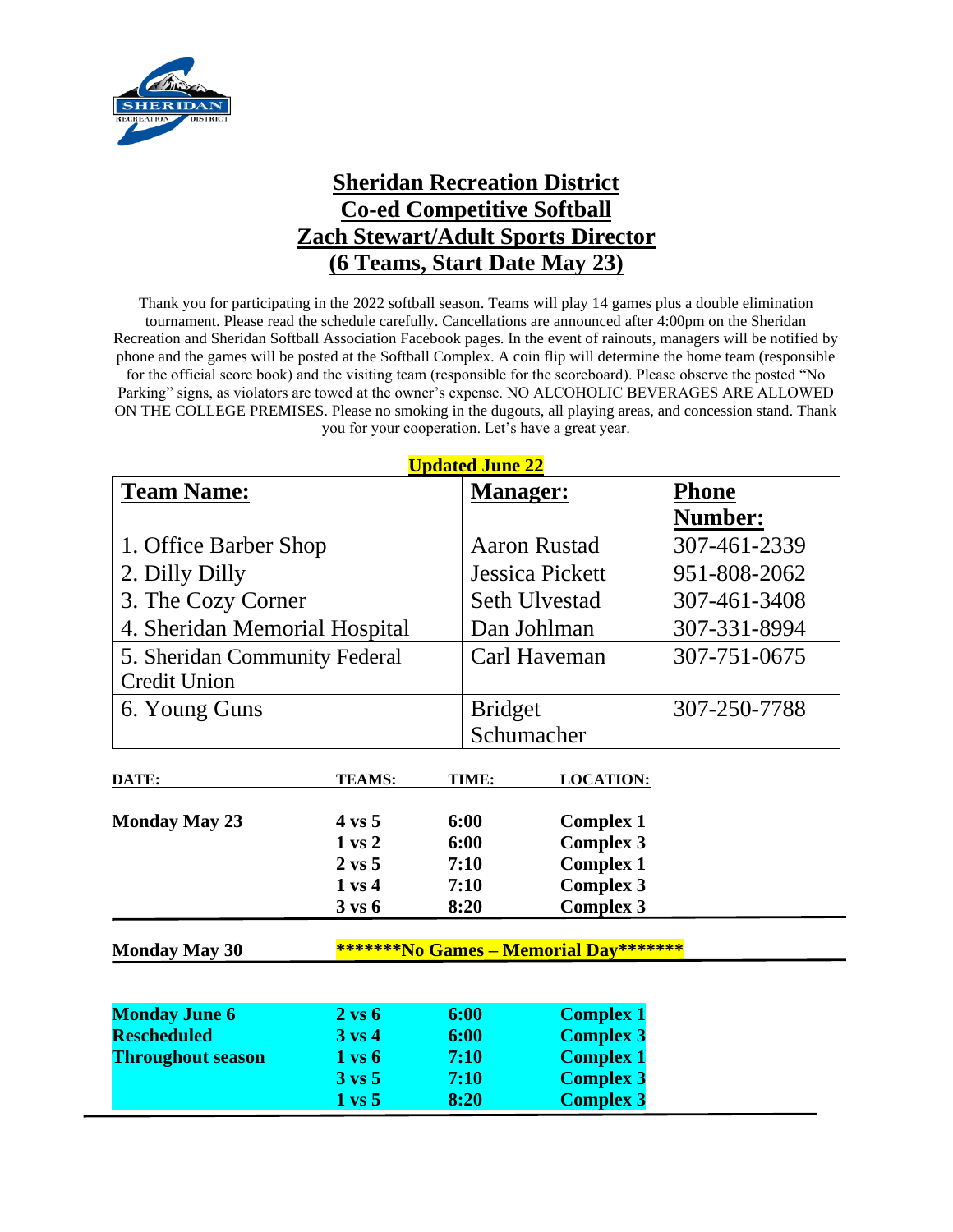

| <b>Monday June 13</b>      | $1 \text{ vs } 4$                      | 6:00         | <b>Complex 1</b>                     |  |
|----------------------------|----------------------------------------|--------------|--------------------------------------|--|
|                            | $2 \text{ vs } 5$                      | 6:00         | <b>Complex 3</b>                     |  |
|                            | 6 vs 4                                 | 7:10         | <b>Complex 1</b>                     |  |
|                            | $3 \text{ vs } 5$                      | 7:10         | <b>Complex 3</b>                     |  |
|                            | $3 \text{ vs } 6$                      | 8:20         | <b>Complex 3</b>                     |  |
|                            |                                        |              |                                      |  |
| <b>Monday June 20</b>      | $3 \text{ vs } 1$                      | 6:00         | <b>Complex 1</b>                     |  |
| <b>Postponed and moved</b> | <b>4 vs 6</b>                          | 6:00         | <b>Complex 3</b>                     |  |
| <b>To Wednesday July 7</b> | $6 \text{ vs } 5$                      | 7:10         | <b>Complex 1</b>                     |  |
|                            | $4 \text{ vs } 2$                      | 7:10         | <b>Complex 3</b>                     |  |
|                            | $2 \text{ vs } 5$                      | 8:20         | <b>Complex 1</b>                     |  |
| <b>Monday June 27</b>      | $3 \text{ vs } 4$                      | 6:00         | <b>Complex 1</b>                     |  |
|                            | $2 \text{ vs } 6$                      | 6:00         | <b>Complex 3</b>                     |  |
|                            | $3 \text{ vs } 5$                      | 7:10         | <b>Complex 1</b>                     |  |
|                            | $1$ vs $6$                             | 7:10         | <b>Complex 3</b>                     |  |
|                            | $1 \text{ vs } 5$                      | 8:20         | <b>Complex 1</b>                     |  |
|                            |                                        |              |                                      |  |
|                            |                                        |              |                                      |  |
| <b>Wednesday July 6</b>    | $3 \text{ vs } 1$<br>4 vs 6            | 6:00<br>6:00 | <b>Complex 1</b>                     |  |
| <b>Makeup from</b>         | $6 \text{ vs } 5$                      | 7:10         | <b>Complex 3</b>                     |  |
| <b>June 20</b>             | 4 vs 2                                 |              | <b>Complex 1</b>                     |  |
|                            | $2 \text{ vs } 5$                      | 7:10<br>8:20 | <b>Complex 3</b>                     |  |
|                            |                                        |              | <b>Complex 1</b>                     |  |
| <b>Monday July 11</b>      | $5 \text{ vs } 4$                      | 6:00         | <b>Complex 1</b>                     |  |
|                            | $1$ vs $6$                             | 6:00         | <b>Complex 3</b>                     |  |
|                            | $1 \text{ vs } 2$                      | 7:10         | <b>Complex 1</b>                     |  |
|                            | $3 \text{ vs } 6$                      | 7:10         | <b>Complex 3</b>                     |  |
|                            | $3 \text{ vs } 2$                      | 8:20         | <b>Complex 3</b>                     |  |
|                            |                                        |              |                                      |  |
| <b>Monday July 18</b>      | $1 \text{ vs } 5$<br>$2 \text{ vs } 3$ | 6:00<br>6:00 | <b>Complex 1</b><br><b>Complex 2</b> |  |
|                            | 4 vs 6                                 | 6:00         | <b>Complex 3</b>                     |  |
|                            | $6 \text{ vs } 5$                      | 7:10         | <b>Complex 1</b>                     |  |
|                            | $1 \text{ vs } 3$                      | 7:10         | <b>Complex 2</b>                     |  |
|                            |                                        | 7:10         | <b>Complex 3</b>                     |  |
|                            | $4 \text{ vs } 2$                      |              |                                      |  |